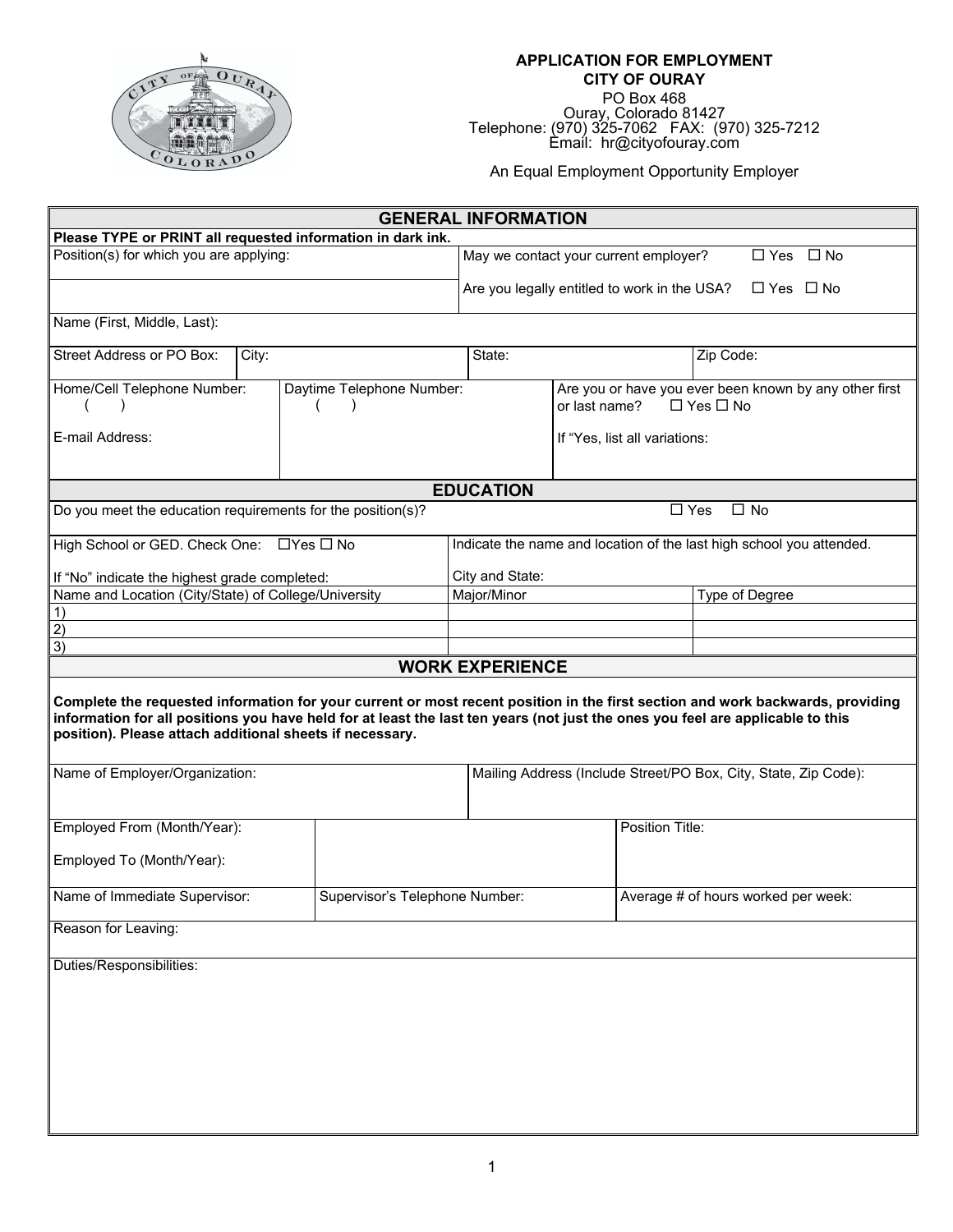| Name of Employer/Organization:                                                                                                                                                                                                               | Mailing Address (Include Street/PO Box, City, State, Zip Code): |                  |                                                                 |                        |  |  |
|----------------------------------------------------------------------------------------------------------------------------------------------------------------------------------------------------------------------------------------------|-----------------------------------------------------------------|------------------|-----------------------------------------------------------------|------------------------|--|--|
| Employed From (Month/Year):                                                                                                                                                                                                                  |                                                                 |                  | Position Title:                                                 |                        |  |  |
| Employed To (Month/Year):                                                                                                                                                                                                                    |                                                                 |                  |                                                                 |                        |  |  |
| Name of Immediate Supervisor:                                                                                                                                                                                                                | Supervisor's Telephone Number:                                  |                  | Average # of hours worked per week:                             |                        |  |  |
| Reason for Leaving:                                                                                                                                                                                                                          |                                                                 |                  |                                                                 |                        |  |  |
| Duties/Responsibilities:                                                                                                                                                                                                                     |                                                                 |                  |                                                                 |                        |  |  |
| Name of Employer/Organization:                                                                                                                                                                                                               |                                                                 |                  | Mailing Address (Include Street/PO Box, City, State, Zip Code): |                        |  |  |
| Employed From (Month/Year):                                                                                                                                                                                                                  |                                                                 |                  | Position Title:                                                 |                        |  |  |
| Employed To (Month/Year):                                                                                                                                                                                                                    |                                                                 |                  |                                                                 |                        |  |  |
| Name of Immediate Supervisor:                                                                                                                                                                                                                | Supervisor's Telephone Number:                                  |                  | Average # of hours worked per week:                             |                        |  |  |
| Reason for Leaving:                                                                                                                                                                                                                          |                                                                 |                  |                                                                 |                        |  |  |
| Duties/Responsibilities:                                                                                                                                                                                                                     |                                                                 |                  |                                                                 |                        |  |  |
|                                                                                                                                                                                                                                              |                                                                 |                  |                                                                 |                        |  |  |
| <b>SKILLS AND QUALIFICATIONS</b>                                                                                                                                                                                                             |                                                                 |                  |                                                                 |                        |  |  |
| Some positions have a minimum age requirement, certification requirements, and specific equipment operation skills. Please refer to the<br>job announcement for any Necessary Special Requirements for the position(s) you are applying for. |                                                                 |                  |                                                                 |                        |  |  |
| □ Yes □ No<br>Are you able to meet the requirements of the Job Description for which you are applying?                                                                                                                                       |                                                                 |                  |                                                                 |                        |  |  |
| Do you meet the minimum age requirement for the position(s) for which you are applying?                                                                                                                                                      |                                                                 |                  |                                                                 | □ Yes □ No             |  |  |
| Do you have the necessary experience operating equipment as specified in the job announcements(s)?<br>□ Yes □ No<br>Please list equipment you have operated pertaining to the position(s) you are applying for:                              |                                                                 |                  |                                                                 |                        |  |  |
| After reviewing the job announcements(s), please list any days/times you are not available to work on a regular basis?                                                                                                                       |                                                                 |                  |                                                                 |                        |  |  |
| Do you have the necessary certifications required by the positions(s) you are applying for?<br>$\Box$ Yes<br>$\square$ No                                                                                                                    |                                                                 |                  |                                                                 |                        |  |  |
| Please list certification information below:                                                                                                                                                                                                 |                                                                 |                  |                                                                 |                        |  |  |
| <b>Certification Type</b>                                                                                                                                                                                                                    | <b>Number</b>                                                   | <b>Issued By</b> | <b>Issue Date</b>                                               | <b>Expiration Date</b> |  |  |
|                                                                                                                                                                                                                                              |                                                                 |                  |                                                                 |                        |  |  |
| Please list any types of software you are proficient in:                                                                                                                                                                                     |                                                                 |                  |                                                                 |                        |  |  |
| Driver's License:                                                                                                                                                                                                                            |                                                                 |                  |                                                                 |                        |  |  |
| <b>Commercial Driver's License:</b>                                                                                                                                                                                                          |                                                                 |                  |                                                                 |                        |  |  |
| Please explain any other information regarding how you qualify for the position(s):                                                                                                                                                          |                                                                 |                  |                                                                 |                        |  |  |
|                                                                                                                                                                                                                                              |                                                                 |                  |                                                                 |                        |  |  |